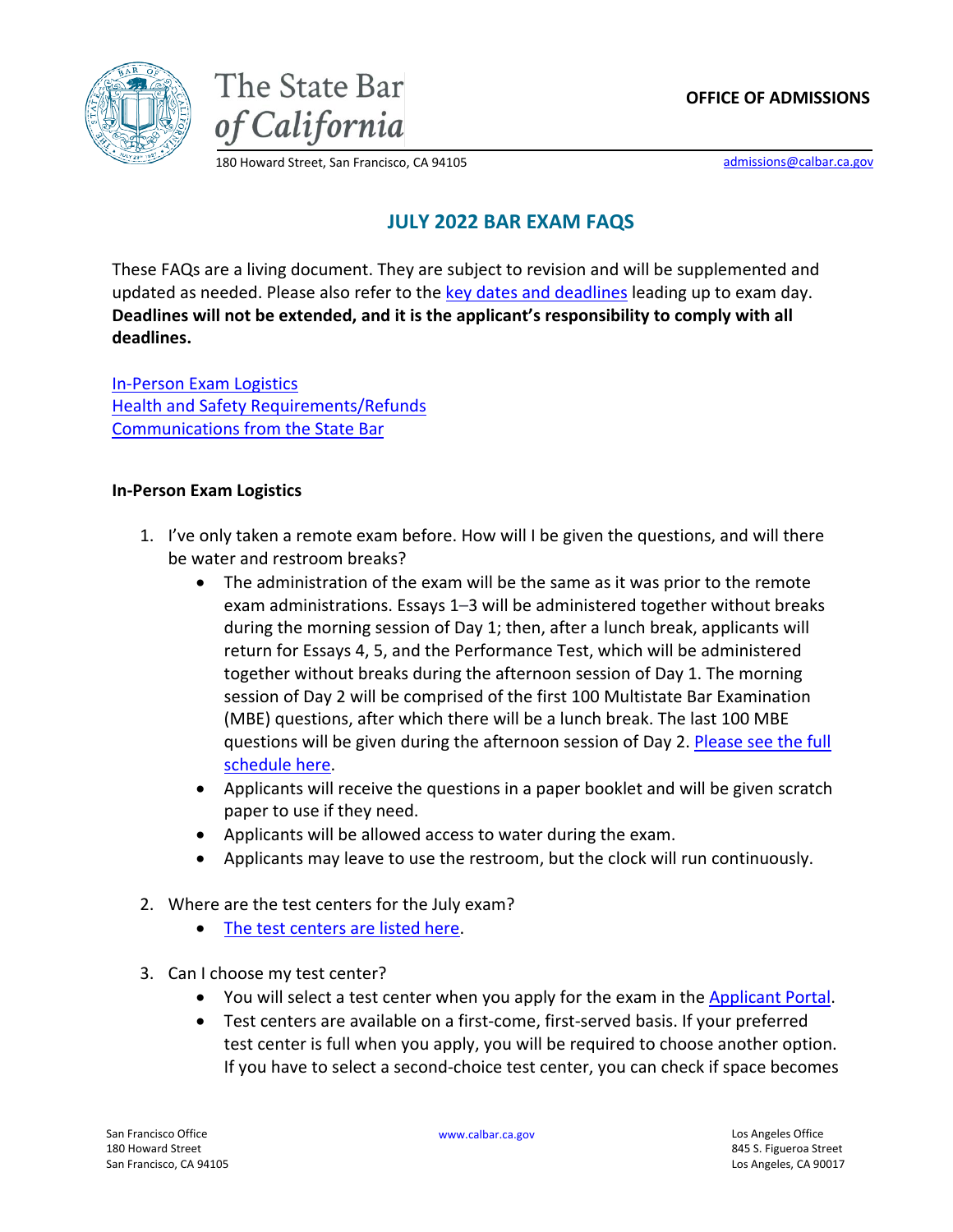available in your preferred test center and submit a test center change request to move to your desired test center.

- 4. Will we still use ExamSoft?
	- ExamSoft will be used, but not the video proctoring. The proctoring will be conducted live by human proctors at the exam sites. Laptop users will use ExamSoft to type and submit their answers. Please review [the laptops webpage](https://www.calbar.ca.gov/Admissions/Examinations/California-Bar-Examination/Laptops-for-Bar-Exam) for complete instructions.
- 5. Will there still be mock exam questions?
	- A mock exam is still **mandatory / required** to familiarize yourself with the software. There is one required mock exam. Once you complete the mock exam, the exam files will download[. Please see the dates and deadlines here.](http://www.calbar.ca.gov/Admissions/Examinations/California-Bar-Examination/July-2022-California-Bar-Exam)
- 6. What happens at an in-person site if the software crashes?
	- At an in-person test site, if your laptop or the software crashes, you can switch to handwriting the exam. You will not be able to get individual troubleshooting help onsite. You will be required to notify your proctor who will provide you with a handwriting packet.

## <span id="page-1-0"></span>**Health and Safety Requirements/Refunds**

- 7. Will there be COVID protocols in place?
	- We will be following all federal, state, and local guidelines and taking additional precautions if necessary.
	- Applicants can choose to wear masks during the exam. The masks will be subject to inspection at check in.
	- The health and safety requirements for the bar exam will be reviewed as needed and are subject to change.
- 8. What will the seating be like at the test center?
	- At a standard test center, applicants are seated at 8-foot tables, two to a table.
- 9. What if there is a new variant or another serious surge?
	- If public health conditions change and a public health authority relevant to the testing center locations issues different mandates for in-person gatherings, we will update all applicants for the July 2022 bar exam accordingly.
- 10. What happens if I test positive for COVID-19 and cannot come to the exam?
	- If you have COVID-19, or any illness, that prevents you from attending the July bar exam, you may apply for the [95 percent medical refund of fees.](https://www.calbar.ca.gov/Portals/0/documents/forms/admissions/Refundform.pdf) Please note that medical documentation is required to be eligible for a refund.
- 11. I am an immunocompromised individual. Can I take the test remotely?